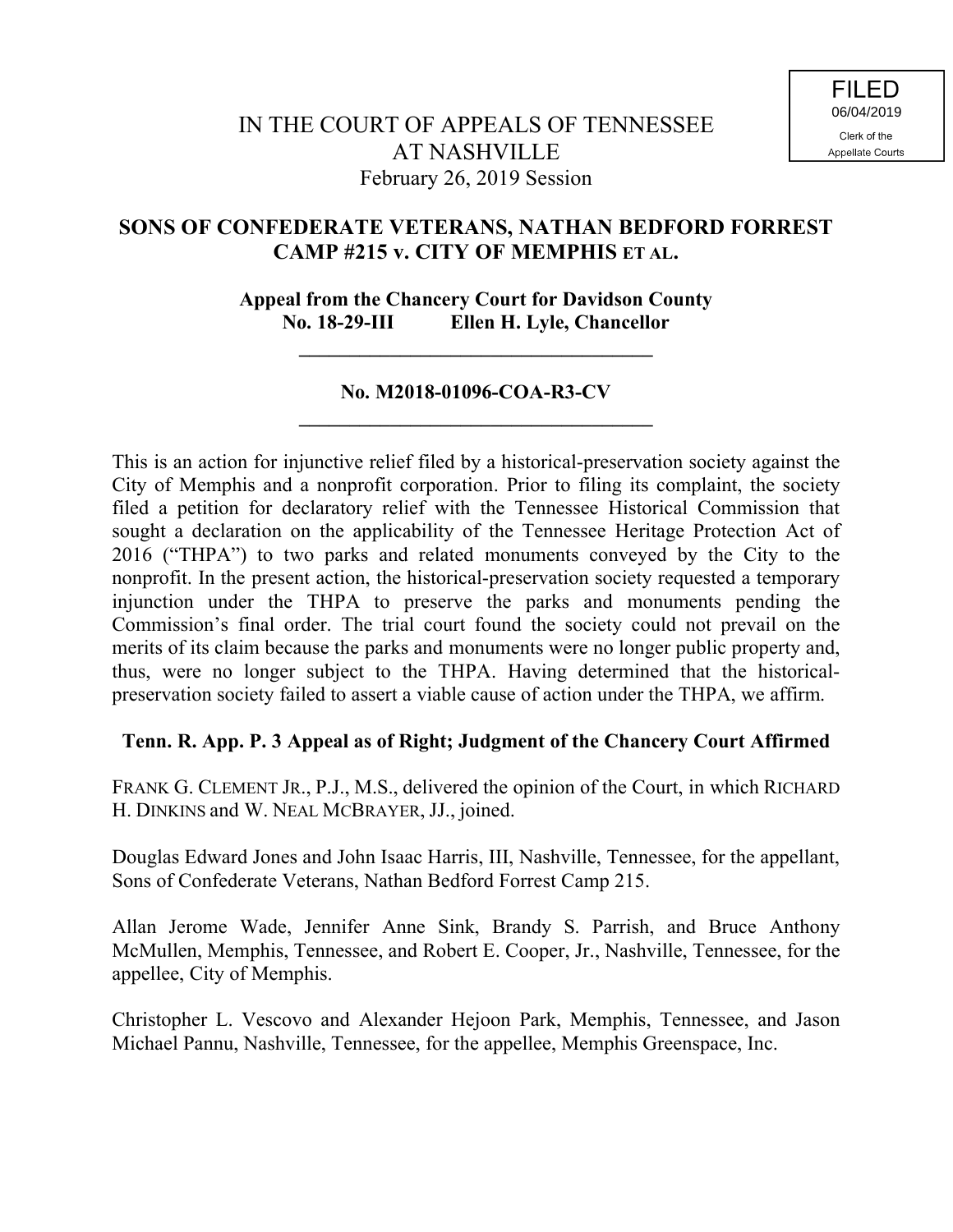H. Edward Phillip, III, Charles G. Blackard, III, Johnathan J. Pledger, III, and Wesley J. Ladner, III, for amicus curiae, James Kevin Bradley, Brooks Bradley, Thomas Jesse Bradley, Sidney Law, Walter W. Law, Jr., and Lee Millar.

### **OPINION**

#### **FACTUAL AND PROCEDURAL HISTORY**

This is the second lawsuit filed by the Sons of Confederate Veterans Nathan Bedford Forrest Camp #215 ("SCV") against the City of Memphis ("the City"). In the first action, SCV challenged the procedure by which the City renamed three parks that were named or dedicated in honor of those who fought for the Confederate States of America during the American Civil War. *Hayes v. City of Memphis*, No. W2014-01962- COA-R3-CV, 2015 WL 5000729, at \*2 (Tenn. Ct. App. Aug. 21, 2015). The City changed the name of Nathan Bedford Forrest Park to "Health Sciences Park"; Confederate Park to "Memphis Park"; and Jefferson Davis Park to "Mississippi River Park."<sup>1</sup> *Id*. The trial court initially dismissed the action after finding that SCV lacked standing. *Id*. at \*5. We reversed the dismissal on appeal, finding that SCV's collaboration with the City to install a name marker in Forrest Park gave it standing to challenge the resolution as a whole. *Id*. at \*11–12. After remand, the trial court found the City acted within its authority when it passed the resolution and granted summary judgment in favor of the City. *Sons of Confederate Veterans Nathan Bedford Forrest Camp #215 v. City of Memphis*, No. W2017-00665-COA-R3-CV, 2017 WL 4842336, at \*3 (Tenn. Ct. App. Oct. 24, 2017). We affirmed the judgment on appeal. *Id*. at \*13.

Shortly after the City renamed the parks, the Tennessee Historical Protection Act of 2013 ("the THPA") was enacted. *See* Tennessee Heritage Protection Act of 2013, Tenn. Pub. Acts, ch. 75 (codified at Tenn. Code Ann. § 4-1-412 (Supp. 2014)). The THPA provided that "[n]o statue, monument, memorial, nameplate, or plaque which has been erected for, or named or dedicated in honor of [the American Civil War] and is located on public property, may be relocated, removed, altered, renamed, rededicated, or

 $<sup>1</sup>$  According to the affidavit of the City's legislative research analyst, Brooke Hyman, the City</sup> authorized the erection of a statue of Nathan Bedford Forrest in Forrest Park in 1899. The Forrest Monument Association transferred ownership of the statue to the City in 1905.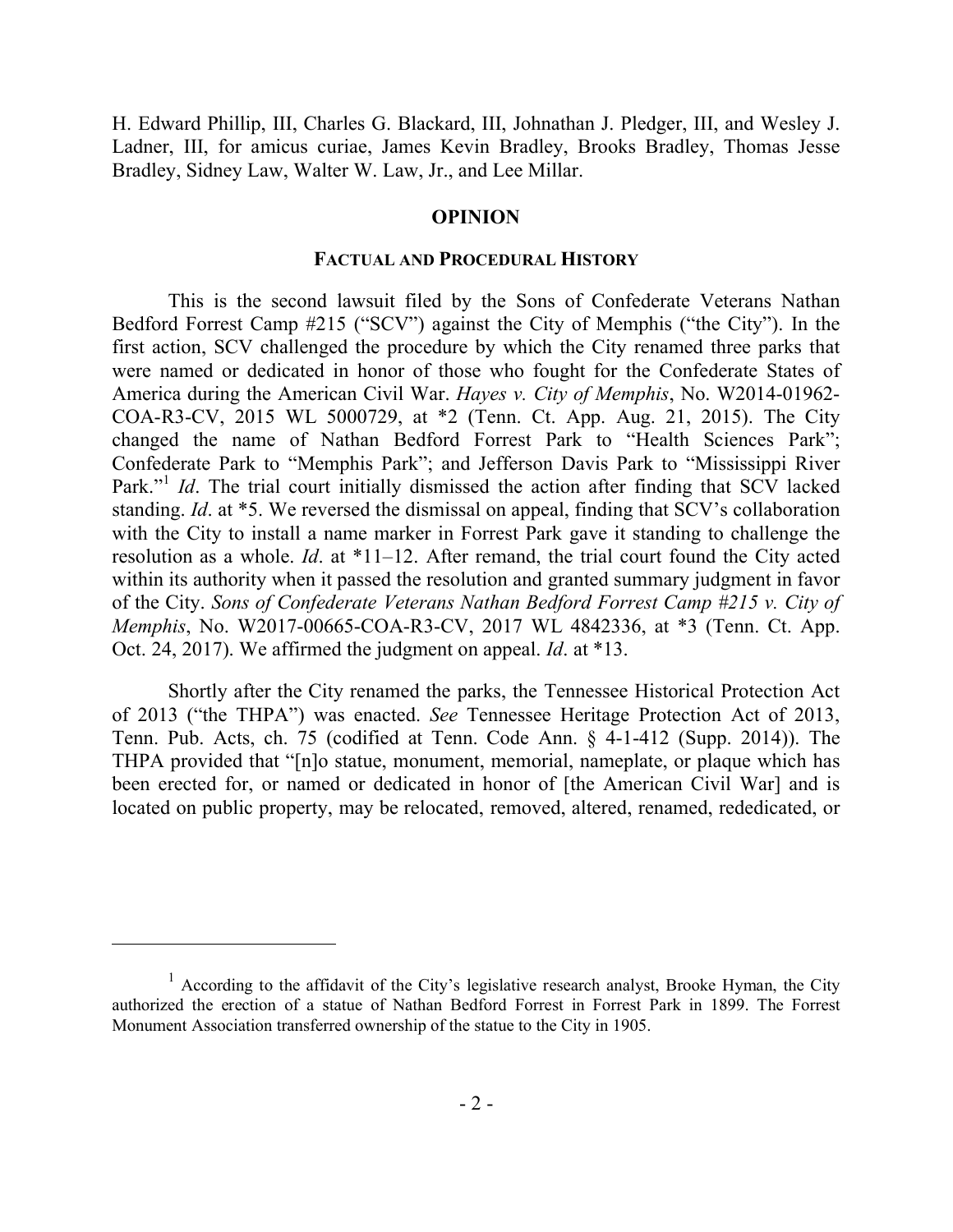otherwise disturbed," Tenn. Code Ann. § 4-1-412(a)(1) (Supp. 2014), without obtaining a waiver from the Tennessee Historical Commission,  $\frac{2}{g}$  *id.* § 412(d).

On August 18, 2016, the Memphis City Council ("the City Council") voted to "condemn"<sup>3</sup> the statue of Nathan Bedford Forrest ("the Forrest Statue") in Health Sciences Park, f/k/a Forrest Park, and authorized the sale and removal of the statue. *See* Memphis, Tenn., Ordinance 5592, §§ 1–2 (Aug. 18, 2015).

On March 7, 2016, the City filed a petition with the Commission requesting a waiver of the THPA to relocate the Forrest Statue to one of two battlefields where Forrest fought in the Civil War. At its October 21, 2016 meeting, the Commission denied the City's petition because "Forrest Park" was on the National Register of Historic Places, which listed the Forrest Statue as a "contributing feature." On November 4, 2016, the City filed a second petition with the Commission, asserting the Commission's criteria for granting or denying a waiver failed to comply with the Uniform Administrative Procedures Act ("UAPA"). The Commission effectively denied the petition when it failed to convene a contested case on the matter.<sup>4</sup>

On September 13, 2017, the City filed a third petition with the Commission. This time, the City requested a declaration that the THPA did not apply to the Forrest Statue because the statue was not "dedicated in honor of" the Civil War. SCV intervened in the matter, asserting a "unique interest" in the Forrest Statue based on this court's decision in *Hayes*. At its October 13, 2017 meeting, the Commission treated the City's petition as both a request for a declaration on the applicability of the THPA to the Forrest Statue and as a second waiver request. The Commission denied the waiver request and voted to convene a contested case on the issue of whether the THPA applied to the Forrest Statue.

<sup>&</sup>lt;sup>2</sup> Section 412(d) provided, "Any entity exercising control of public property on which an item, structure or area described in subsection (a) is located may petition the Tennessee historical commission for a waiver to this section." Tenn. Code Ann. § 4-1-412(d) (Supp. 2014).

<sup>&</sup>lt;sup>3</sup> Memphis Ordinance § 301 empowered the City Council to "condemn" and sell property upon a finding that the property was "unfit for service or use by the city." *See* Memphis, Tenn., Ordinance 5592 (Aug. 18, 2015). The City Council found the Forrest Statue was unfit for service or use by the City because it was "inconsistent with the purpose, intent and future land uses of the [applicable zoning overlay], which [was] to support the development and investment efforts of the State and other institutions in the medical district and surrounding neighborhoods." *Id*. § 1.

<sup>&</sup>lt;sup>4</sup> The UAPA provides that an agency's failure to convene a contested case within 60 days constitutes a denial. Tenn. Code Ann. § 4-5-223(c).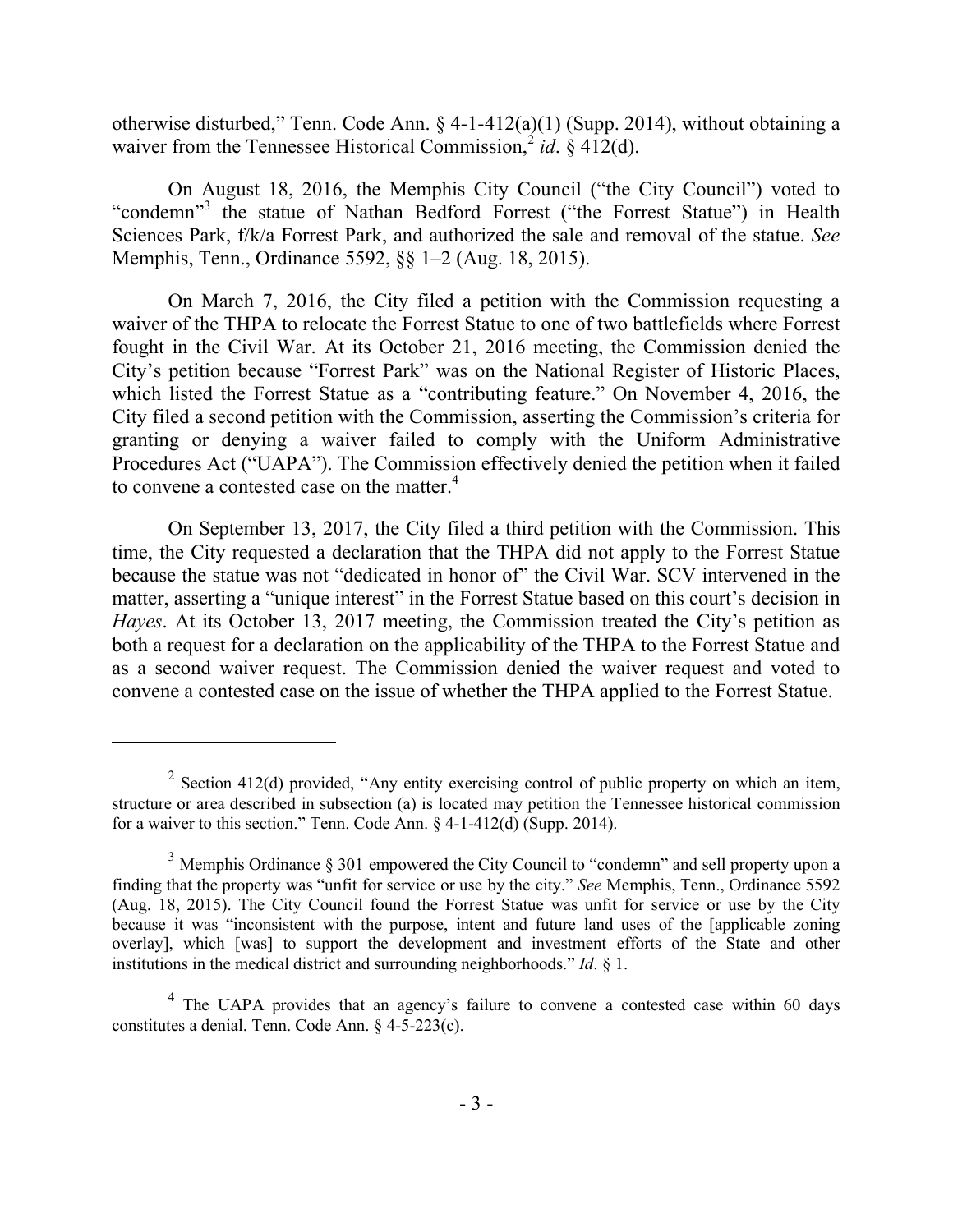On November 2, 2017, SCV filed a petition to intervene in the contested case, which the Administrative Law Judge ("ALJ") granted on November 28, 2017. *City of Memphis*, ADP No. 04.47-148176J, THC No. 17-0002, slip op. at 5 (Tenn. Hist. Comm. Nov. 28, 2018). In addition to pursuing the contested case, the City filed an action for judicial review of the Commission's decision to deny the City's second waiver request. *See City of Memphis v. Tenn. Hist. Comm.*, No. 17-1318-III (Davidson Cty. Ch. Ct. Dec. 11, 2017).

While it was seeking approval for relocating the Forrest Statue, the City began considering alternative options for removing the Forrest Statue and other Confederate monuments from the parks. In particular, the City considered offers from private entities to acquire the parks and monuments. According to the affidavit of Doug McGowen, the City's Chief Operating Officer, the City received at least six proposals but "rejected most of them because [the bidders] did not have the funds and could not . . . raise sufficient funds to relocate the monuments and maintain the parks on a going[-]forward basis." Eventually, the City entertained a viable proposal from Memphis Greenspace, Inc. ("Greenspace"), a nonprofit corporation led by Shelby County Commissioner Van Turner, Jr. Shortly thereafter, an "Implementation Plan" was presented to the City Council that proposed transferring the Parks to Greenspace "at reduced or no cost." *See* Memphis, Tenn., Ordinance 5665 (Dec. 20, 2017).

On December 15, 2017, the City and Greenspace executed several agreements to sell the parks with any related monuments to Greenspace for \$1,000 each. The agreements included restrictive covenants that could be lifted only with the City's prior written approval and included an option agreement, giving the City the first right of refusal for any future transfer. On December 20, 2017, the City Council and Mayor adopted the Implementation Plan and authorized the Parks' transfer. *See* Memphis, Tenn., Ordinance 5665 (Dec. 20, 2017). Later that night, Greenspace removed the Forrest Statue from Health Sciences Park, a statue of Jefferson Davis from Memphis Park, and a bust of James Harvey Mathes from Memphis Park (collectively, "the Statues"). All three statues were stored by the City for one week before being moved to a secure, undisclosed location.

On January 8, 2018, in the wake of the sale and removal of the Statues, SCV attempted to intervene in the City's action for judicial review of the second waiver request ("Case No. 17-1318-III") by filing a petition for temporary restraining order and preliminary injunction in the Davidson County Chancery Court. SCV asserted standing based on its intervention in the pending contested case. The petition sought an injunction to preserve the parks and the Statues pending the conclusion of Case No. 17-1318-III and the contested case. However, on the same day, the City filed a notice of voluntary dismissal in Case No. 17-1318-III, and the ALJ dismissed the contested case as moot on the determination that the THPA does not apply.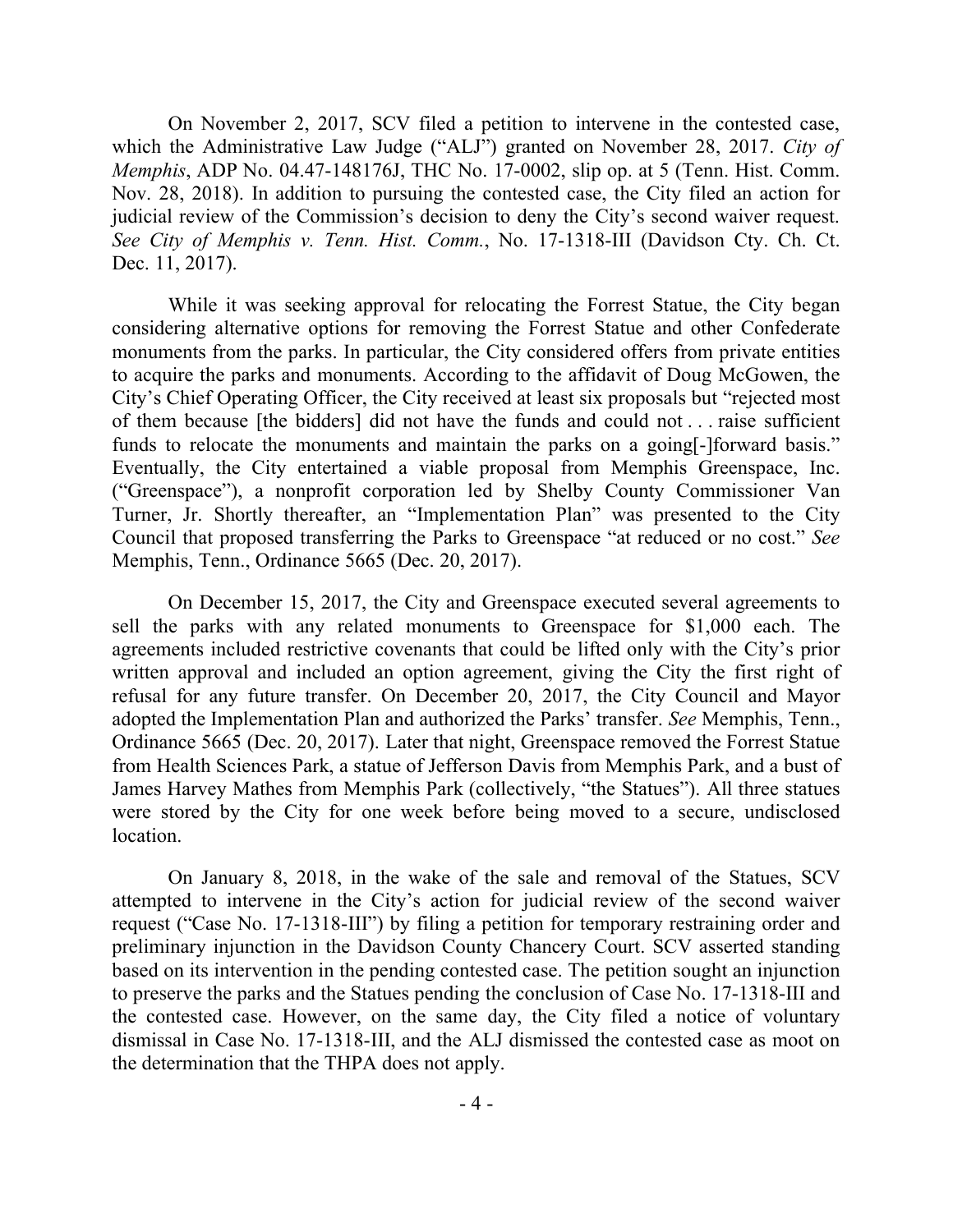On January 10, 2018, SCV and several individuals identified as the descendants of Nathan Bedford Forrest filed a petition with the Commission under the UAPA. The petition asserted seven "causes of action," including official misconduct under Tennessee Code Annotated § 39-16-402; criminal conspiracy under § 39-12-103; violation of the Family Burial Grounds Protection Act, Tenn. Code Ann. § 46-8-101 to -103; and violation of the THPA. The petition sought a declaration that the City's transfer was illegal and fraudulent and an order "for the return of the Statues unharmed to their original locations."

The next day, January 11, 2018, SCV instituted the present action by filing an unverified "Complaint for Injunction" in the Davidson County Chancery Court against the City and Greenspace (collectively, "Defendants"). The Complaint purported to assert a cause of action under  $\S$  412(d) of the THPA.<sup>5</sup> Additionally, SCV moved to consolidate both Chancery Court cases. Defendants opposed consolidation and argued that the trial court had no subject matter jurisdiction to issue an injunction under the THPA. They argued that the THPA no longer applied to the Parks or Statues once they were sold to a private entity and there was no pending waiver petition. At a hearing on January 25, 2018, SCV struck its motion to consolidate and announced it was proceeding with only its Complaint for Injunction in the present matter. Accordingly, the trial court dismissed Case No. 17-1318-III on January 29, 2018.

As a preliminary matter, the trial court found the allegations in SCV's Complaint met § 412(d)'s jurisdiction and standing requirements. The court found SCV had standing based on this court's decision in *Hayes* and the ALJ's decision in the City's contested-case hearing. The court found it had subject matter jurisdiction because SCV's January 10 Petition to the Commission qualified as an "action to enforce" the THPA, triggering the court's authority under  $\S 412(d)$  to preserve a memorial's status. The court

 $5$  On March 11, 2016, the General Assembly amended the THPA to provide interested parties with the right to seek injunctive relief:

Any person who can demonstrate a real interest in a memorial through aesthetic, architectural, cultural, economic, environmental, or historic injury, or through administrative involvement in the waiver process, has standing to seek injunctive relief in chancery court of Davidson County to enforce this section. To the extent necessary to preserve the status of any memorial prior to a final determination by the commission or the chancery court, the court may issue an injunction to preserve the memorial and any related public property pending a final ruling on any request for injunctive relief.

Tennessee Heritage Protection Act of 2016, Tenn. Pub. Acts, ch. 601, § 2 (codified as amended at Tenn. Code Ann. § 4-1-412(d) (Supp. 2016)).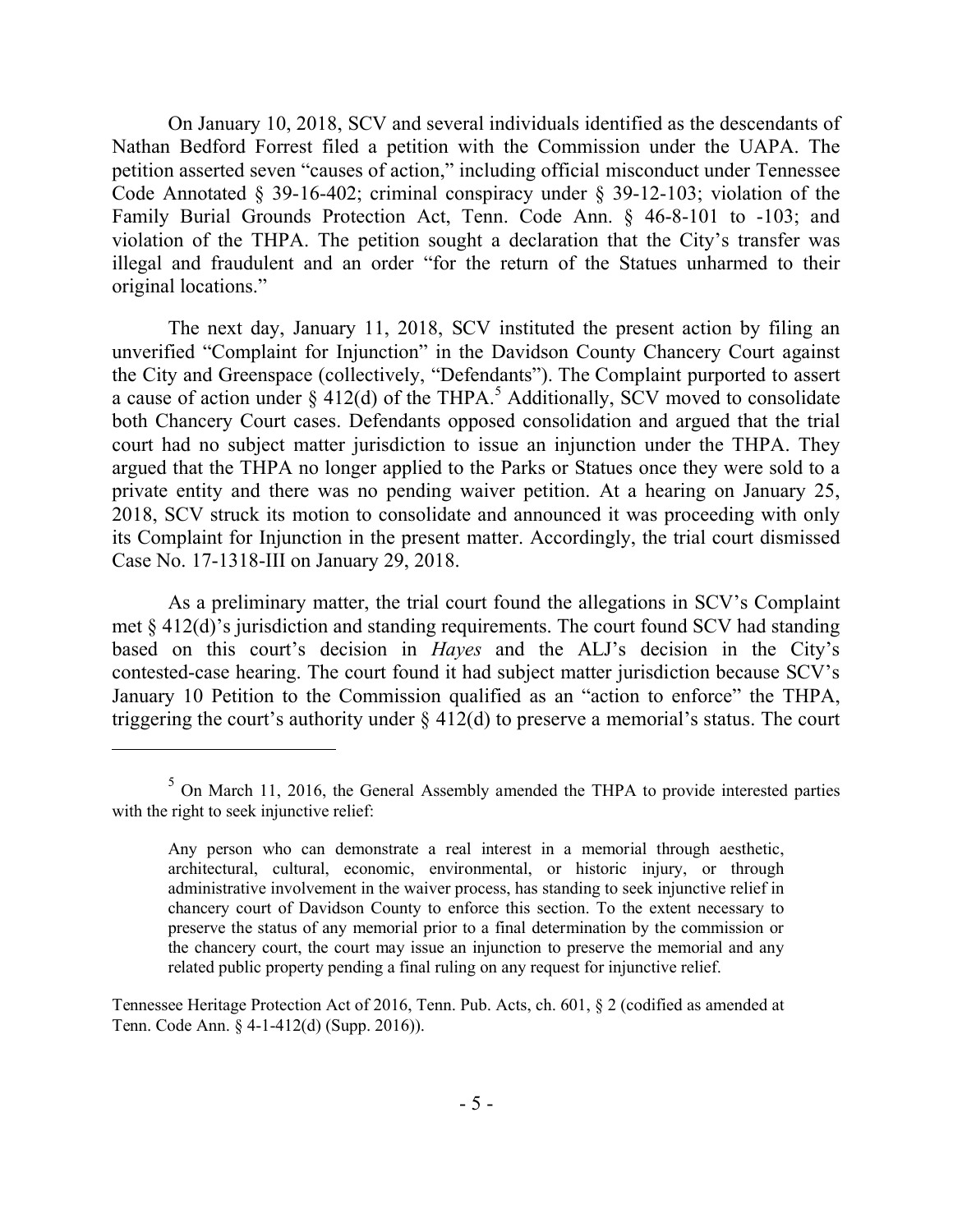found an injunction was warranted because the record raised questions over whether Greenspace was the City's alter ego. Accordingly, the court enjoined Defendants from selling, transferring, conveying, assigning, or relocating the Statues until the Commission entered a final order on SCV's Petition for Declaratory Order.<sup>6</sup>

On February 28, 2018, Defendants filed motions to alter or amend the trial court's temporary-injunction order. Defendants reiterated their assertion that the trial court lacked subject matter jurisdiction to award injunctive relief under § 412(d) of the THPA because there was no pending waiver petition. In the alternative, Defendants argued that SCV was entitled to only a temporary restraining order because Defendants were not given proper notice or an evidentiary hearing. In an order entered on April 10, 2018, the trial court granted the motions in part, finding it had jurisdiction due to the pending administrative matter and converting the temporary injunction to a restraining order pending a final hearing.

Before the final hearing, all three parties filed briefs and exhibits to support their respective positions. Defendants maintained that SCV had failed to show that a preliminary injunction was warranted under the traditional equitable factors<sup>7</sup> and argued that SCV lacked standing to seek an injunction under the THPA. SCV argued that the traditional equitable factors did not apply to injunctions sought under a statute and asserted standing based on its pending petition before the Commission.

The final hearing was held on May 14, 2018, and the trial court entered its final order on May 16, 2018. The court found that SCV could not prevail on the merits of its claim because the THPA only applied to memorials located on public property. The court further found that the THPA did not prohibit the sale or transfer of property and Defendants had presented undisputed evidence that the conveyance was otherwise legal

 $6$  On February 16, 2018, the Commission voted to convene a contested case on SCV's Petition. On April 5, 2018, however, SCV filed an Amended Petition for Declaratory Order. On May 18, 2018, the Commission voted to convene a contested case on the Amended Petition. A contested-case hearing was set for October 15, 2018. The matter's present status is unknown.

<sup>&</sup>lt;sup>7</sup> When deciding whether to grant a preliminary injunction, trial courts generally consider four factors: "(1) the threat of irreparable harm to plaintiff if the injunction is not granted; (2) the balance between this harm and the injury that granting the injunction would inflict on the defendant; (3) the probability that plaintiff will succeed on the merits; and (4) the public interest." *S. Cent. Tennessee R.R. Auth. v. Harakas*, 44 S.W.3d 912, 919 n.6 (Tenn. Ct. App. 2000) (quoting Robert Banks, Jr. & June F. Entman, Tennessee Civil Procedure § 4-3(l) (1999)).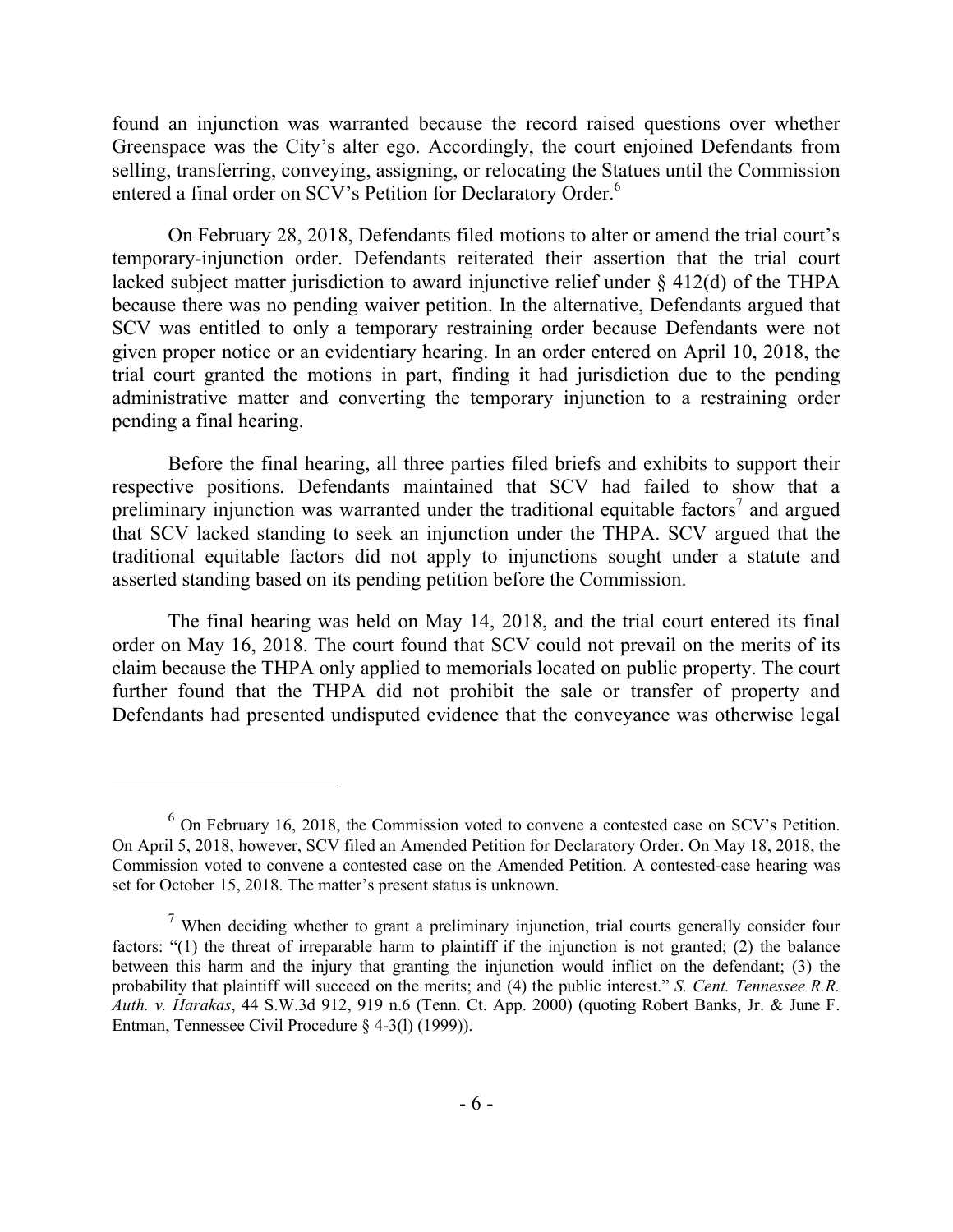and valid under Tennessee Code Annotated  $\S$  12-2-302.<sup>8</sup> SCV filed a motion for stay pending appeal, which the trial court granted on July 19, 2018. This appeal followed.

As restated, SCV raises three issues: (1) whether the trial court misinterpreted the THPA as permitting the City to transfer ownership of a "memorial" without first obtaining a waiver from the Commission; (2) whether the trial court erred by finding that the THPA does not extend to property removed in violation of the Act; and (3) whether the trial court erred by finding the transfer to Greenspace was legal and valid. Defendants maintain that the trial court did not have jurisdiction to consider SCV's request for an injunction under the THPA. We find the dispositive issue is whether the trial court had jurisdiction under § 412(d) to grant injunctive relief in an ancillary proceeding pending the entry of a final order by the Commission on a petition for declaratory order.

### **STANDARD OF REVIEW**

Subject matter jurisdiction concerns the authority of the court to hear a matter and cannot be waived. *Meighan v. U.S. Sprint Commc'ns Co.*, 924 S.W.2d 632, 639 (Tenn. 1996). The lack of subject matter jurisdiction requires dismissal whenever it is demonstrated. *See* Tenn. R. Civ. P. 12.08 ("[W]henever it appears by suggestion of the parties or otherwise that the court lacks jurisdiction of the subject matter, the court shall dismiss the action."). Thus, when an appellate court determines that a trial court lacked subject matter jurisdiction, it must dismiss the case without reaching the merits of the appeal. *See J.W. Kelly & Co. v. Conner*, 123 S.W. 622, 637 (Tenn. 1909); *see also First Am. Tr. Co. v. Franklin-Murray Dev. Co., L.P.*, 59 S.W.3d 135, 141 (Tenn. Ct. App. 2001).

"A court derives its subject matter jurisdiction, either explicitly or by necessary implication, from the Tennessee Constitution or from legislative acts." *Benson v. Herbst*,

 $8$  Tennessee Code Annotated  $\S$  12-2-302 provides in relevant part:

In order to provide projects for a municipality and to enable the construction and financing thereof on lands owned by the municipality or by a not-for-profit corporation, but for no other purpose unless authorized by law, a municipality has the following powers and duties:

<sup>(1)</sup> Without limitation by reason of any other provisions of law, the power to sell and convey title to a not-for-profit corporation any land and any existing building thereon owned by the municipality for such consideration and upon such terms and conditions as in the judgment of the governing body are in the interests of the municipality[.]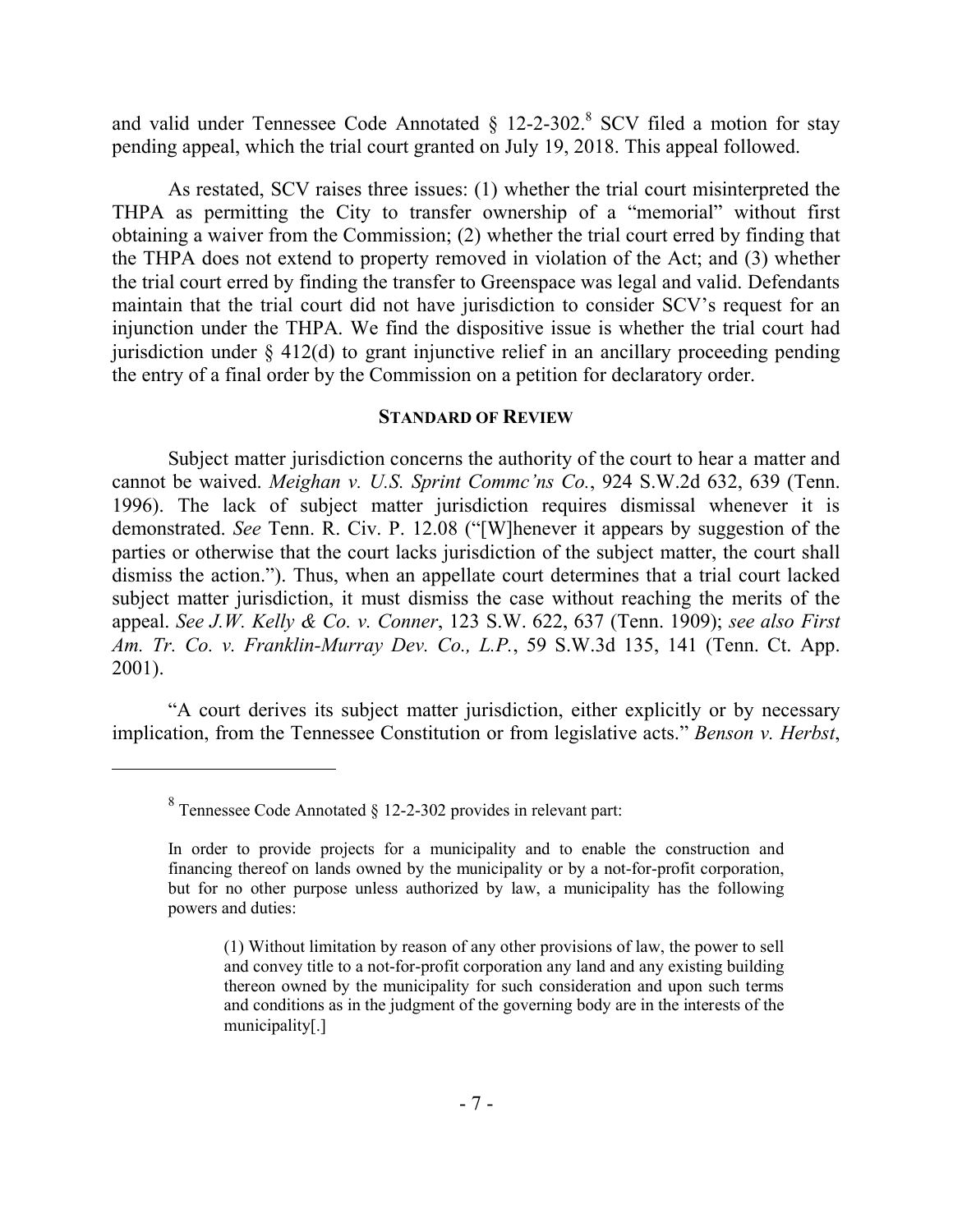240 S.W.3d 235, 239 (Tenn. Ct. App. 2007) (citing *Meighan*, 924 S.W.2d at 639; *Dishmon v. Shelby State Cmty. Coll.*, 15 S.W.3d 477, 480 (Tenn. Ct. App. 1999)). Subject matter jurisdiction hinges upon the nature of the cause of action and the relief sought. *Landers v. Jones*, 872 S.W.2d 674, 675 (Tenn. 1994). Thus, when a court's subject matter jurisdiction is challenged, the court must first ascertain the nature of the case and then determine "whether the Tennessee Constitution or the General Assembly has conferred on it the power to adjudicate cases of that sort." *Benson*, 240 S.W.3d at 239 (citations omitted). "Both determinations involve questions of law which this court reviews de novo without a presumption of correctness." *Id*. (citing *Northland Ins. Co. v. State*, 33 S.W.3d 727, 729 (Tenn. 2000); *Sw. Williamson Cty. Cmty. Ass'n v. Saltsman*, 66 S.W.3d 872, 876 (Tenn. Ct. App. 2001)).

#### **ANALYSIS**

The right to bring a cause of action in a Tennessee court exists for those who suffer a "legal injury, that is, a violation of his legal rights in some way, or a violation of law that affects him adversely." *Barnes v. Kyle*, 306 S.W.2d 1, 3 (Tenn. 1957). As a corollary, "the legislature has the inherent authority to set the parameters under which a cause of action accrues and is abolished[.]" *J.A.C. by & through Carter v. Methodist Healthcare Memphis Hosps.*, 542 S.W.3d 502, 521 (Tenn. Ct. App. 2016) (quoting *Webb v. Roberson*, No. W2012-01230-COA-R9CV, 2013 WL 1645713, at \*16 (Tenn. Ct. App. Apr. 17, 2013)). Accordingly, when an asserted injury "involves a statutory violation, the court must determine whether the statute provides the plaintiff with a cause of action." *Petty v. Daimler/Chrysler Corp.*, 91 S.W.3d 765, 768 (Tenn. Ct. App. 2002) (citing *Metro. Air Research Testing Auth., Inc. v. Metro. Gov't of Nashville & Davidson Cty.*, 842 S.W.2d 611, 615 (Tenn. Ct. App. 1992)). "If the statute evidences a private right of action, we must then look to the remedy it provides." *Id*. Naturally, if the statute does not provide the plaintiff with a cause of action, the court has no authority to hear the matter or power to provide a remedy. *See Osborn v. Marr*, 127 S.W.3d 737, 740 (Tenn. 2004) ("When a statute creates a cause of action and designates who may bring an action, the issue of standing is interwoven with that of subject[-]matter jurisdiction and becomes a jurisdictional prerequisite."). Moreover, when "a statute creates a new right and prescribes a remedy for its enforcement, then the prescribed remedy is exclusive." *Hodges v. S.C. Toof & Co.*, 833 S.W.2d 896, 899 (Tenn. 1992). Likewise, "[w]hen venue is localized by statute, it becomes jurisdictional and is part of the court's authority to adjudicate the case before it." *Hayes v. State*, 341 S.W.3d 293, 296 (Tenn. Ct. App. 2009) (citing *Hawkins v. Tennessee Dep't of Correction*, 127 S.W.3d 749, 754 (Tenn. Ct. App. 2002)), *overruled on other grounds by Womack v. Corr. Corp. of Am.*, 448 S.W.3d 362 (Tenn. 2014). In other words, when a complaint asserts an injury involving a statutory violation and the statute sets parameters under which a plaintiff must bring the action, the court's authority is controlled by the statute's language. *See Webb*, 2013 WL 1645713, at \*16.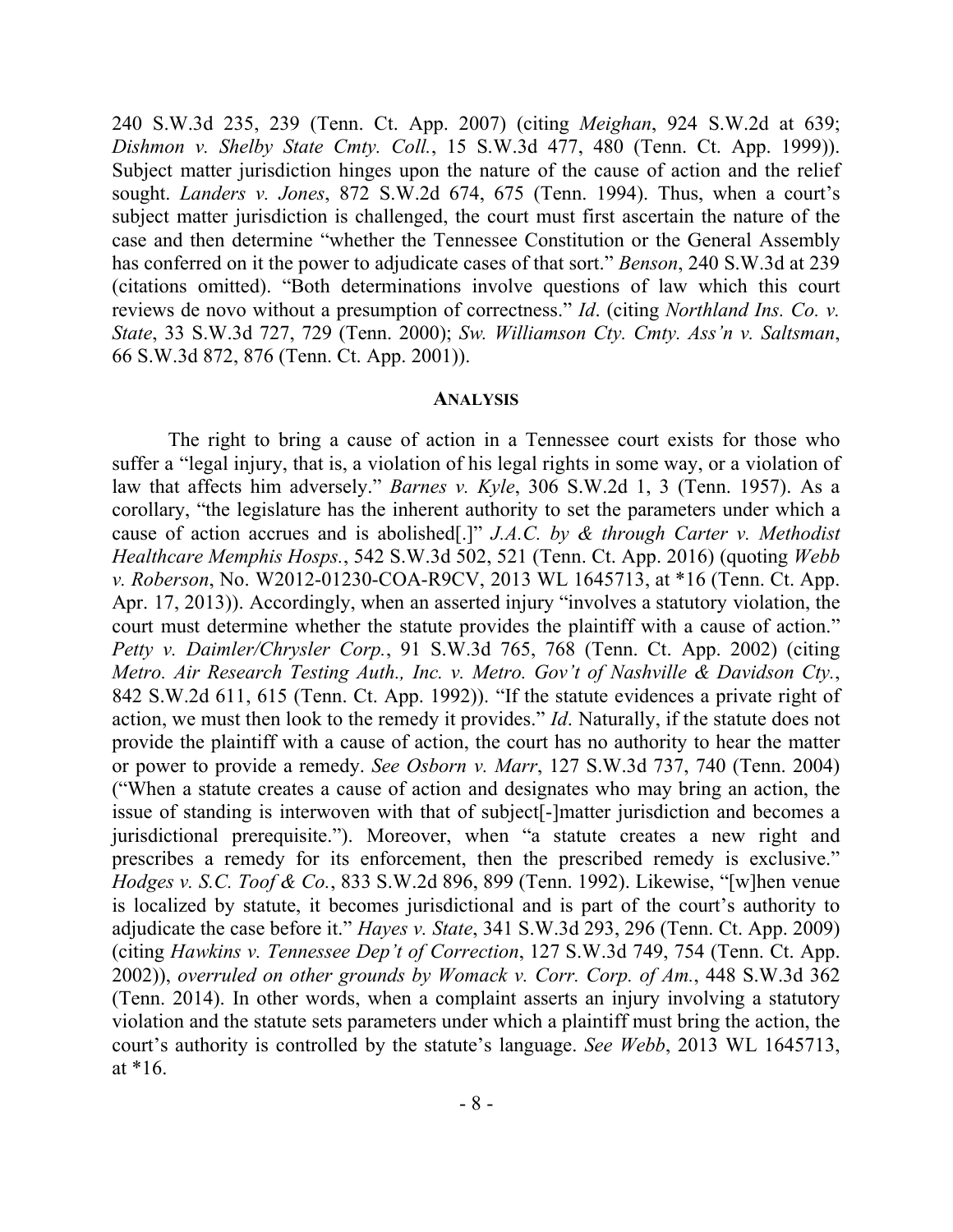In its Complaint, SCV sought injunctive relief under Tennessee Code Annotated § 4-1-412(d) pending resolution of its administrative Petition for Declaratory Order. Therefore, SCV was not seeking injunctive relief to enforce a decision by the Commission; it was asking the trial court to grant injunctive relief in an ancillary action pending a final decision by the Commission. Accordingly, the threshold question is whether the General Assembly conferred on the Davidson County Chancery Court the power to adjudicate SCV's "ancillary action."

When construing a statute, our primary concern is to effect legislative intent without broadening or restricting its scope. *Womack*, 448 S.W.3d at 366. In doing so, "[w]e presume that every word in the statute has meaning and purpose" and must give full effect to the words' "natural and ordinary meaning in the context in which they appear and in light of the statute's general purpose." *Id*. (quoting *Mills v. Fulmarque*, *Inc.*, 360 S.W.3d 362, 368 (Tenn. 2012)). We depart from this plain-meaning analysis only if the statute's language is ambiguous or conflicts with the General Assembly's obvious intention. *Id*. If the statutory language is ambiguous or creates a conflict, "we may consider matters other than the statutory language . . . to discern the legislature's intent." *Id*. That said, "non-codified external sources 'cannot provide a basis for departing from clear codified statutory provisions.'" *Id*. (quoting *Mills*, 360 S.W.3d at 368).

At the time of the trial court's final order, § 412 provided:

 $(b)(1)$  Except as otherwise provided in this section, no memorial  $\dots$  that is, or is located on, public property, may be removed, renamed, relocated, altered, rededicated, or otherwise disturbed or altered.

. . .

(d) Any person who can demonstrate a real interest in a memorial through aesthetic, architectural, cultural, economic, environmental, or historic injury, or through administrative involvement in the waiver process, has standing to seek injunctive relief in the chancery court of Davidson County to enforce this section. To the extent necessary to preserve the status of any memorial prior to a final determination by the commission or the chancery court, the court may issue an injunction to preserve the memorial and any related public property pending a final ruling on any request for injunctive relief.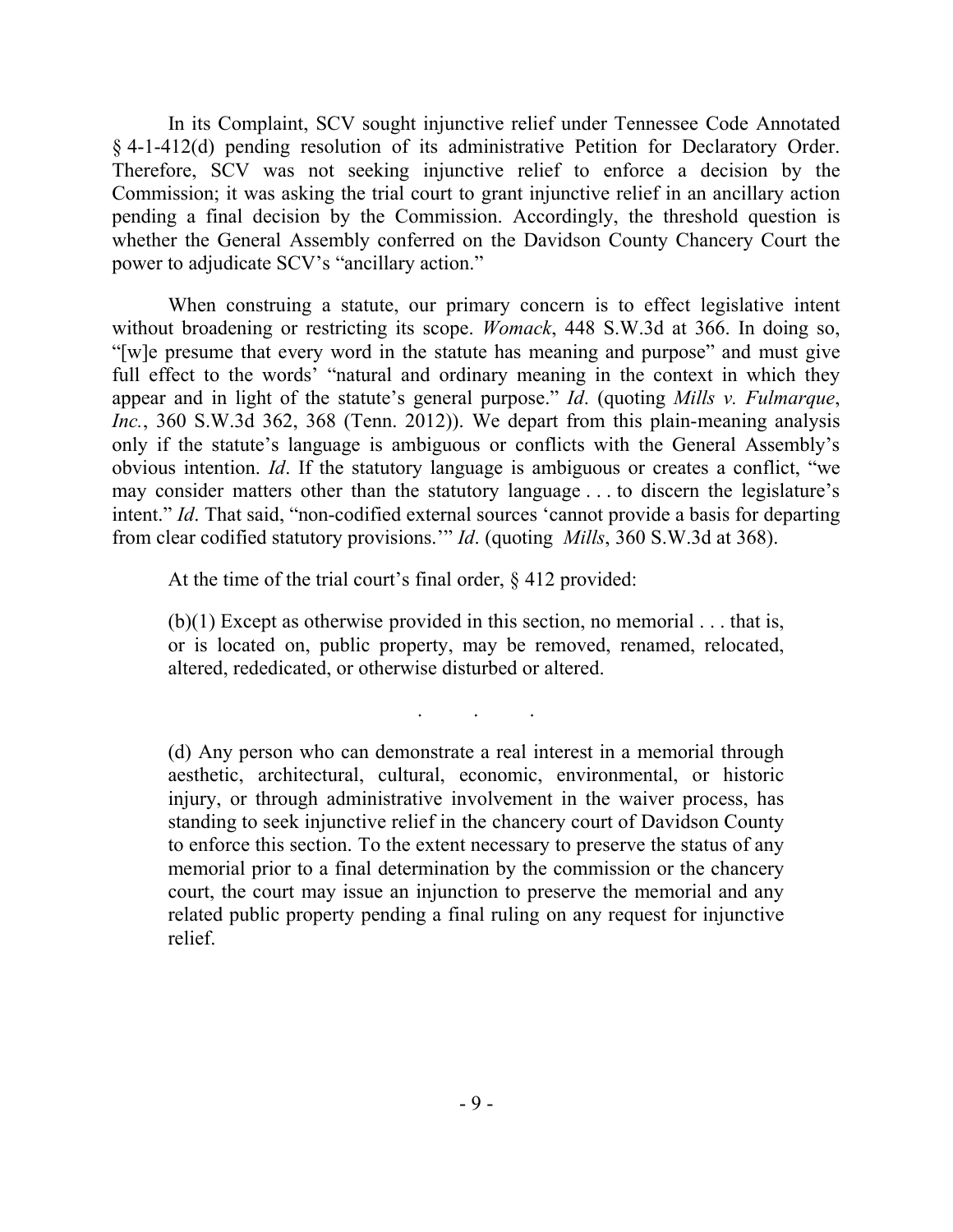Tenn. Code Ann. § 4-1-412(b)(1), (d) (Supp. 2017).<sup>9</sup>

 $\overline{a}$ 

The trial court ruled that SCV had standing based in part on our determination that SCV had standing in *Hayes* and in part on the ALJ's determination that SCV had standing to intervene in the City's contested case. We find both decisions are distinguishable from the present matter and that SCV has standing under  $\S$  412(d) to seek relief regarding the Forrest Statue but failed to demonstrate standing under § 412(d) to seek relief regarding the parks, the Davis statue, and the Mathes bust.

In *Hayes*, SCV asserted an interest in the park names based on its purported efforts to preserve and maintain Forrest Park and its funding and installation of various markers, statues, monuments, and educational panels in all three parks. *Hayes*, 2015 WL 5000729, at \*11. In particular, SCV alleged that it collaborated with the City to fund a name marker for Forrest Park in 2012. *Id*. at \*3. However, we found that SCV's alleged assistance in the preservation and maintenance of Forrest Park and its funding of monuments in all three parks could not "be construed as conferring a special interest in preservation of the park's name." *Id*. at \*11. Nonetheless, we found the City's alleged collaboration with SCV on the installation of the name marker conferred a special interest in the marker and, thus, a special interest in the Forrest Park name. *Id*. at \*11–12.

In the contested case, SCV's petition to intervene asserted that SCV had a special interest in the Forrest Statue because "[t]wo groups that merged into [SCV] engaged in extensive fundraising and commissioned the [Forrest Statue]." Noting that SCV had standing in *Hayes* based on its alleged funding of the Forrest Park name marker, the ALJ

Act of May 21, 2018, Tenn. Pub. Acts, ch. 1033 (codified as amended at Tenn. Code Ann. § 4-1-412) (emphasis added). Because we find that the trial court applied the correct version of the statute, *see infra* n.15, we need not address whether the amended version of the statute would permit an "ancillary proceeding" pending a petition for declaratory order under the UAPA.

<sup>&</sup>lt;sup>9</sup> Section 412(d) was amended on May 21, 2018, to add, *inter alia*, the following emphasized language:

Any entity, group, or individual who can demonstrate a real interest in a memorial through aesthetic, architectural, cultural, economic, environmental, or historic injury, *through petition for declaratory order*, or through administrative involvement in *either* the waiver *or complaint* process, has standing to seek injunctive or other relief in chancery court of Davidson County to enforce this section. To the extent necessary to preserve the status of any memorial prior to a final determination *on a waiver or complaint* by the commission, *administrative law judge*, or chancery court, the court *shall* issue *a restraining order or* injunction to preserve the memorial and any related public property pending a final ruling on any request for injunctive relief.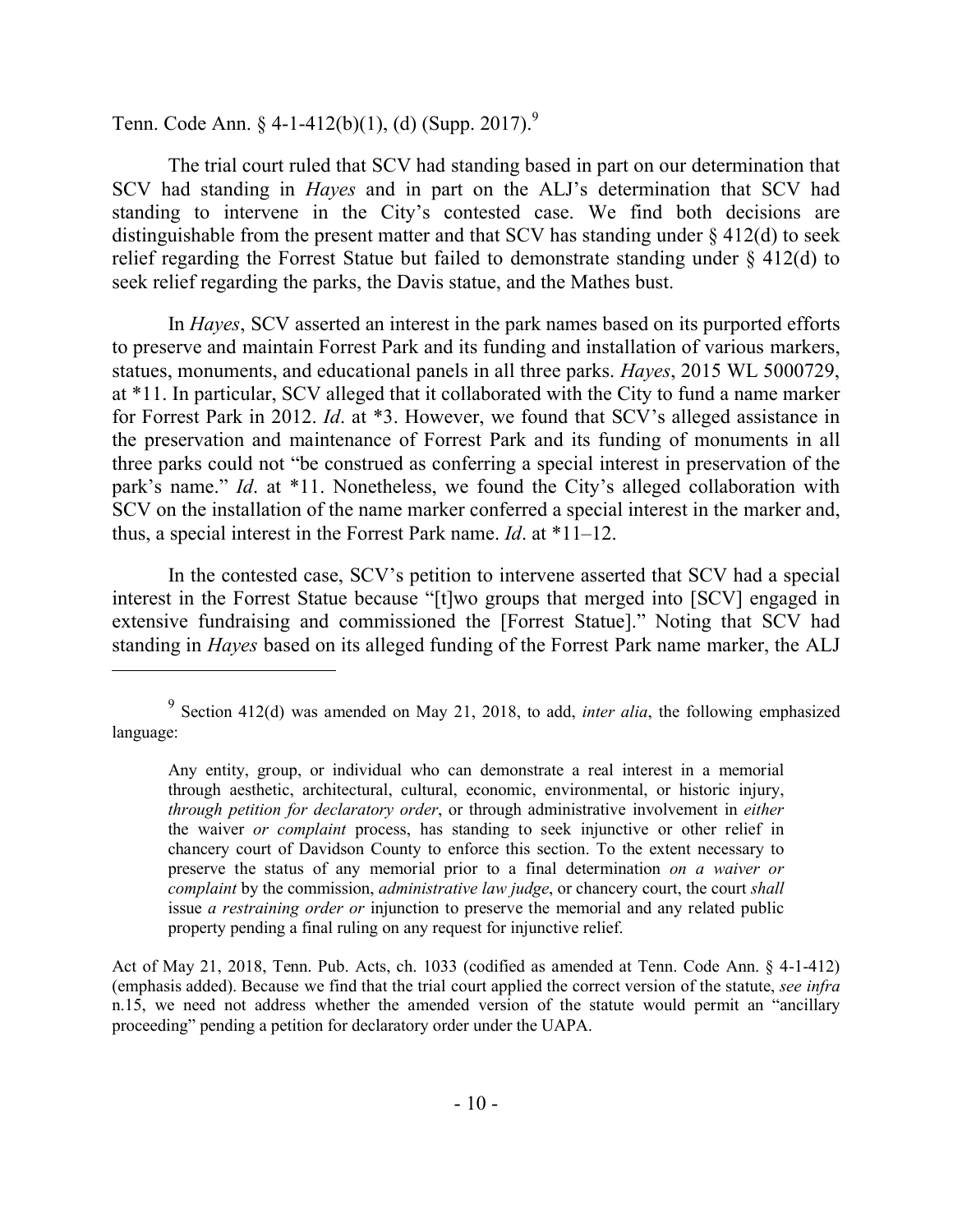found that SCV had standing to intervene in the contested case because of its alleged funding of the Forrest Statue. *City of Memphis*, ADP No. 04.47-148176J, THC No. 17- 0002, slip op. at 4 (Tenn. Hist. Comm. Nov. 28, 2018).

Significantly, both decisions were based solely on the allegations in SCV's pleadings. In *Hayes*, we were evaluating SCV's standing under a motion to dismiss standard, "taking the allegations of the plaintiffs' complaint as true." *Hayes*, 2015 WL 5000729, at \*11. <sup>10</sup> Likewise, in the contested case, the ALJ took as true "the facts asserted by the prospective intervenors in their opening pleadings." *City of Memphis*, slip op. at 2. Under § 412(d), however, SCV bore the burden of "demonstrate[ing] a real interest in a memorial through aesthetic, architectural, cultural, economic, environmental, or historic injury, or through administrative involvement in the waiver process." SCV's unverified Complaint averred that it was "interested in" and "has worked to develop, promote and protect . . . all parks, monuments, and memorials in or surrounding the City of Memphis related in any way to the Civil War and/or the individuals commonly connected with the Confederate States or the State of Tennessee at that time." The Complaint also incorporated by reference SCV's petition in Case No. 17-1318-III and the affidavits filed in support thereof. The affidavits—one from SCV's counsel, Douglas E. Jones, and one from SCV member Lee Millar—both stated that SCV was involved in the waiver request proceedings, and Mr. Millar's affidavit stated that he was involved in the *Hayes* litigation. Neither of these statements, however, demonstrate an "aesthetic, architectural, cultural, economic, environmental, or historic injury," and it is undisputed that SCV never sought a waiver regarding the parks, the Davis statue, or the Mathes statue.<sup>11</sup> Thus, SCV "demonstrate<sup>[d]</sup> a real interest" only in the Forrest Statue and only because SCV was involved in the waiver process, which is statutorily identified as a ground for standing. $^{12}$ 

 $10$  On remand, SCV supported its claims by presenting the affidavit of SCV member Lee Millar "to show that SCV and the City had actively collaborated in the placement of the granite marker at Forrest Park." *Sons of Confederate Veterans Nathan Bedford Forrest Camp #215*, 2017 WL 4842336, at \*3.

 $11$  We also note that SCV waived its right to an injunction preserving the status of the parks. In SCV's Brief in Support of Preliminary Injunction, SCV requested a temporary injunction of the same scope initially granted by the trial court and later converted into a restraining order, i.e., an injunction preventing Defendants from selling, transferring, conveying, assigning, or relocating the statues.

 $12$  In the absence of statutory standing, other courts have found that similarly situated plaintiffs lacked standing to challenge the removal of Confederate statues. *See, e.g.*, *Monumental Task Comm., Inc. v. Chao*, 678 F. App'x 250, 252 (5th Cir. 2017) ("[B]y failing to show a constitutionally or otherwise legally protected interest in the monuments, they have also failed to show that any irreparable harm *to the*  (continued…)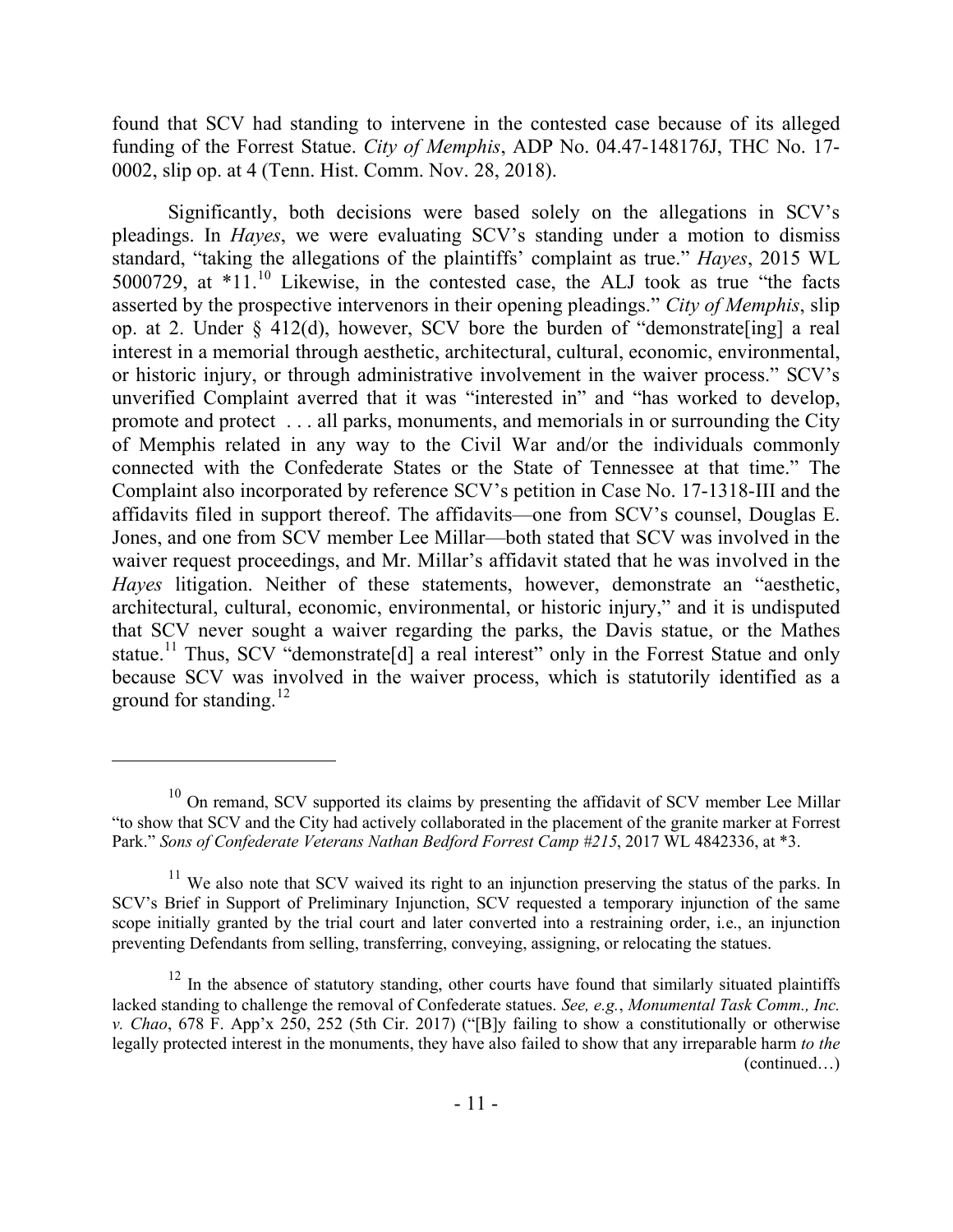Having found SCV met § 412(d)'s standing requirement as to the Forrest Statue, we next consider whether the trial court had the authority under  $\S$  412(d) to grant the relief SCV sought. Section 412(d) gave the trial court jurisdiction over actions "to enforce" the THPA and the power "to preserve the status of any memorial prior to a final determination by the commission or the chancery court."<sup>13</sup> Tenn. Code Ann.  $\&$  4-1-412(d) (Supp. 2016). We find SCV's Complaint was not an action "to enforce" the THPA and there was no "final determination" pending by the commission.

Construing  $\S$  412(d)'s language in light of the entire statute, we find that "final" determination" refers to the Commission or Chancery Court's "final determination" on a petition for waiver rather than a "final decision" on an administrative petition for declaratory order under the UAPA. The UAPA provides that "[a]ny affected person may

<sup>13</sup> Tenn. Code Ann. § 4-1-412(d) requires actions to enforce the THPA be brought in the Davidson County Chancery Court.

*monuments*—even assuming such evidence—would constitute harm *to Appellants*."); *Gardner v. Mutz*, 360 F. Supp. 3d 1269, 1278 (M.D. Fla. 2019) ("The Court agrees . . . that Plaintiffs . . . cannot base their standing on their preferences for the preservation of Confederate memorials or the 'Southern perspective.'"); *Callan v. Fischer*, No. 3:16-CV-734-TBR, 2017 WL 4273106, at \*4 (W.D. Ky. Sept. 26, 2017) ("Though there may be a great number of citizens who agree with Callan that the removal of the Monument was improper, mere generalized grievances . . . are insufficient to confer standing upon [plaintiff]."); *McMahon v. Fenves*, 323 F. Supp. 3d 874, 881 (W.D. Tex. 2018) ("[A] general action taken by the [defendant] to remove an inanimate object, which bears no relation to [plaintiff] other than a shared ideological interest, is not an action taken against [plaintiff]."); *Patterson v. Rawlings*, 287 F. Supp. 3d 632, 644 (N.D. Tex. 2018) (rejecting plaintiffs argument that it had standing due to "infringement of their political viewpoint communicated by the Monuments," which was "the same viewpoint that plaintiffs have long protected and promoted"); *McGraw v. City of New Orleans*, 215 So. 3d 319, 328–29 (La. Ct. App. 2017) ("Although [plaintiff] offered some evidence that the monuments might be damaged as a result of their removal, transportation, and storage, he has failed to establish that he would suffer irreparable harm in the event such injuries were to befall the monuments."), *appeal denied*, 217 So. 3d 342 (La. 2017); *Mississippi Div. of Sons of Confederate Veterans v. Univ. of Mississippi*, No. 2017-CA-00546-COA, 2018 WL 4204146, at \*5 (Miss. Ct. App. Sept. 4, 2018) (finding plaintiff lacked standing to seek enforcement of statute protecting war memorials because the "matter affects the public interest and may be brought, if at all, only by the Attorney General or a district attorney"); *Bray v. Fenves*, No. 06-15- 00075-CV, 2016 WL 3083539, at \*8 (Tex. Ct. App. Mar. 24, 2016) ("[E]ven if [plaintiffs] were descendants of Confederate veterans and had made public affirmations of the values of the military service of their ancestors in the Civil War, . . . thereby affirming the same American ideals expressed and commemorated in the statues, these facts would not be sufficient to state a particularized injury distinct from that of the general public. 'To the contrary, they merely signal an impetus for the democratic political participation in which [plaintiffs], like other members of the public, are free to engage through the Legislative and Executive branches.'" (quoting *Bacon v. Texas Historical Comm'n*, 411 S.W.3d 161, 176 (Tex. Ct. App. 2013))).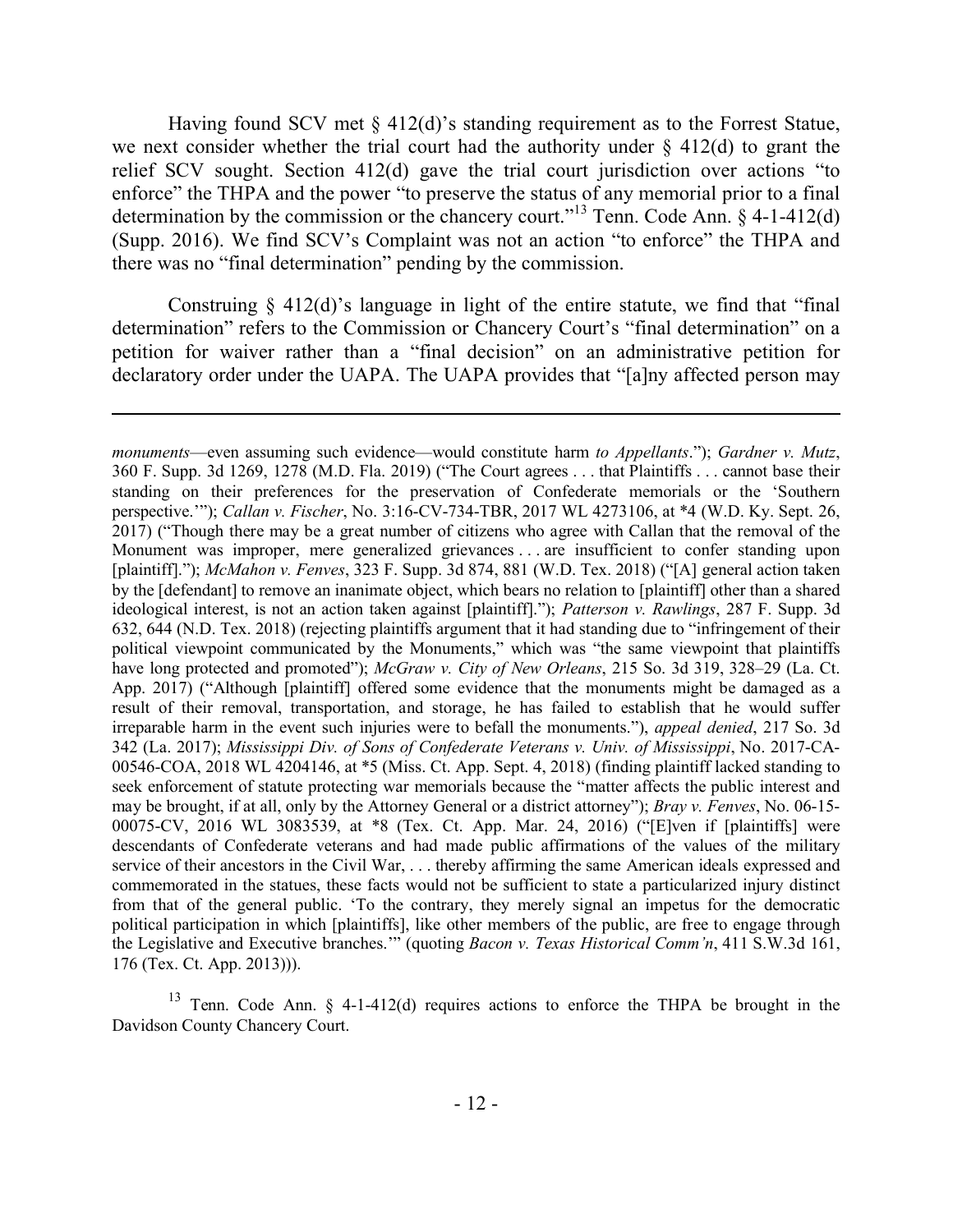petition an agency for a declaratory order as to the validity or applicability of a statute, rule or order within the primary jurisdiction of the agency." Tenn. Code Ann. § 4-5-223. When a contested case is convened, the agency, an administrative law judge, or a hearing officer may hear the case, after which it must issue a "*final order*." *Id*. § 314(a) to (b) (emphasis added). Thereafter, any "person who is aggrieved by a *final decision* in a contested case" may seek judicial review in the Davidson County Chancery Court. *Id*.  $§$  322(a)(1) (emphasis added).

On the other hand, the THPA provided that the Commission must hear petitions for waiver at its regularly scheduled meetings, after which "the *final determination* of the [C]ommission shall be reduced to writing." Tenn. Code Ann.  $\S$  4-1-412(c)(5), (8)(B) (Supp. 2017) (emphasis added). Then, the petitioner or any party "who is aggrieved by the *final determination*" could seek judicial review in the Davidson County Chancery Court. *Id*. § 412(c)(9) (emphasis added). Thus, we conclude that, under the version of § 412(d) in effect at the time of the final order, the language authorizing an injunction "prior to a *final determination by the [C]ommission*," refers to a final determination on a petition for waiver rather than a final "order" or "decision" in a contested case under the UAPA.

SCV has consistently maintained that it filed the Complaint in the chancery court as an "ancillary proceeding." In its Brief in Support of Temporary Injunction, SCV described the issue before the trial court as whether the court had authority "to protect assets within the scope of the [THPA] until there is a final ruling either by the Commission and/or by a chancery court *should a private enforcement action be brought*." (Emphasis added). The City's waiver proceedings were terminated on January 8, 2018. Because there was neither a pending judicial action "to enforce" the THPA nor a pending waiver action, the trial court had no authority under  $\S$  412(d) to issue an "injunction to preserve the status" of the Forrest Statue.<sup>14</sup>

<sup>&</sup>lt;sup>14</sup> Because SCV based its action solely on the authority granted by the THPA, we do not address whether the trial court may otherwise have had jurisdiction to grant injunctive relief prior to the exhaustion of administrative remedies. *See F.T.C. v. Dean Foods Co.*, 384 U.S. 597, 604 (1966) (finding that the power to review FTC orders "includes the traditional power [under the All Writs Act, 28 U.S.C. § 1651(a),] to issue injunctions to preserve the status quo while administrative proceedings are in progress and prevent impairment of the effective exercise of appellate jurisdiction."); *see also Sheehan v. Purolator Courier Corp.*, 676 F.2d 877, 884 (2d Cir. 1981) ("[I]f the court eventually will have jurisdiction of the substantive claim and an administrative tribunal has preliminary jurisdiction, the court has incidental equity jurisdiction to grant temporary relief to preserve the status quo pending the ripening of the claim for judicial action on its merits."); *Meighan*, 942 S.W.2d at 481 n.3 (noting that Tennessee's (continued…)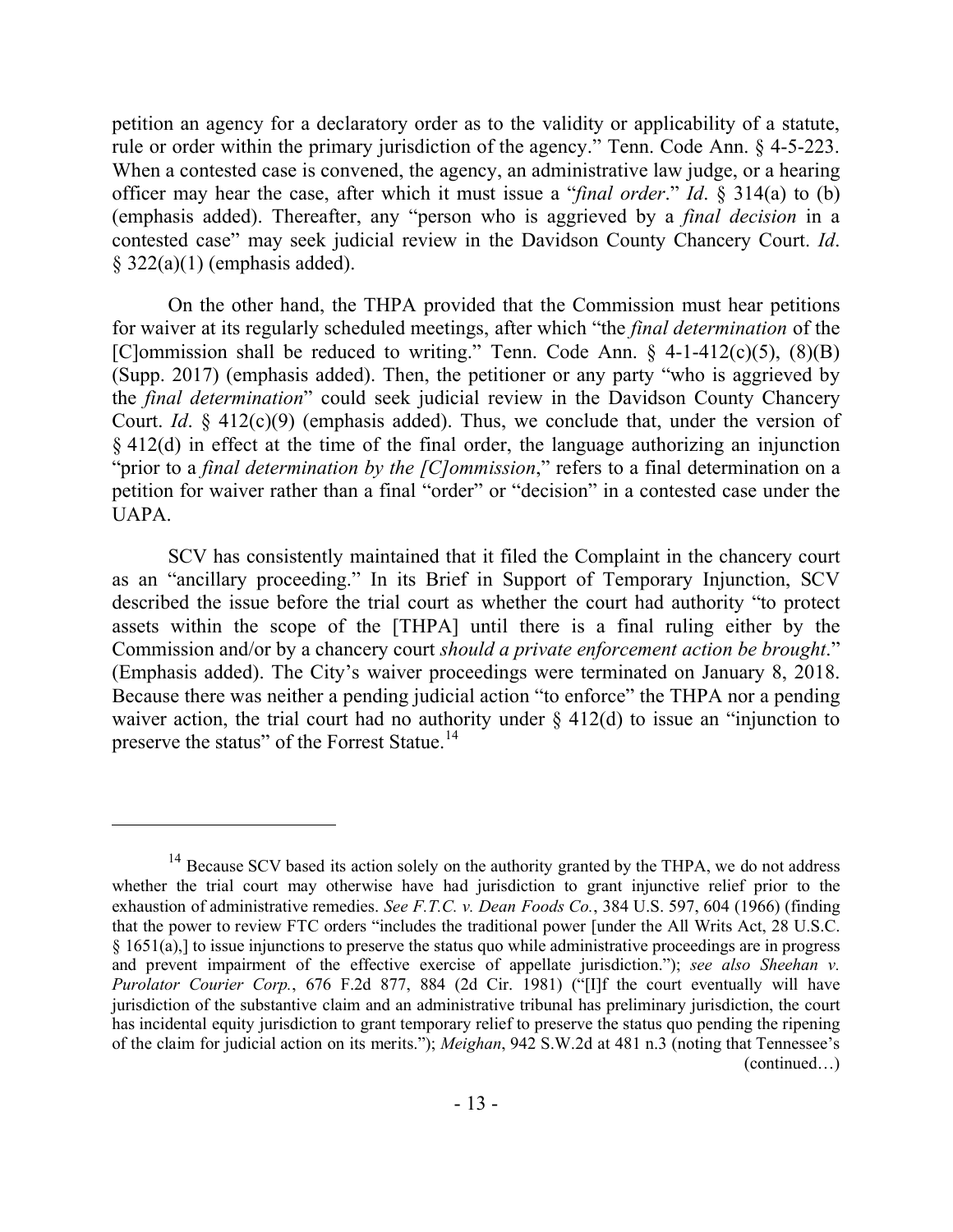Finally, even if  $\S$  412(d) conferred authority on the trial court to grant an injunction pending the Commission's final decision on a petition for declaratory order, the relief sought by SCV exceeded the scope of relief authorized under  $\S$  412(d). Section 412(d) granted the Davidson County Chancery Court the power to issue an injunction to "preserve the status of any memorial." As is relevant here, the THPA defined a "memorial" as "[a]ny statue . . . that has been erected for, named, or dedicated *on public property* in honor of any historic conflict, historic entity, historic event, historic figure, or historic organization." Tenn. Code Ann. § 4-1-412(a)(7)(B) (Supp. 2017) (emphasis added). By the time SCV sought a temporary injunction, the Forrest Statue was no longer on "public property" and, thus, was no longer a "memorial" whose status could be preserved. Accordingly, "[i]t would [have been] an idle gesture to enjoin that which . . . already occurred." *New Rivieria Arts Theatre v. State ex rel. Davis*, 412 S.W.2d 890, 895 (Tenn. 1967); *see also Barnes v. City of Hammond*, 276 So. 2d 746, 747 (La. Ct. App. 1973) (finding complaint for injunction to prevent the erection of a fountain and a plaque without approval from the Louisiana Historical Preservation and Cultural Commission was moot when the fountain had been erected and the plaque affixed); *cf. All. for Native Am. Indian Rights in Tennessee, Inc. v. Nicely*, 182 S.W.3d 333, 339 (Tenn. Ct. App. 2005). ("It is well established that a suit brought to enjoin a particular act becomes moot once the act sought to be enjoined takes place." (citing *Miller v. Miller*, No. M2002-002775-COA-R3-CV, 2003 WL 22994305, at \*4 (Tenn. Ct. App. Dec. 17, 2003))).

In summary, we find SCV failed to establish it had a right to bring, or the court the authority to consider, a cause of action under the THPA to enjoin temporarily Defendants' actions regarding the parks or the Statues pending the Commission's resolution of SCV's Petition for Declaratory Order. <sup>15</sup> We reiterate that SCV's Complaint did not "seek injunctive relief . . . to *enforce* [the THPA]." *See* Tenn. Code Ann. § 4-1- 412(d) (emphasis added). Thus, our purpose is not to address the merits of SCV's underlying claim or whether, in an enforcement action, the trial court might have

All Writs Act gives state courts "essentially the same authority as [the federal All Writs Act] gives the federal courts." (citing Tenn. Code Ann. § 16-3-202 (1994))).

<sup>&</sup>lt;sup>15</sup> SCV also contends that the trial court should have withheld its judgment pending passage of the 2018 amendments to the THPA. *See* Act of May 21, 2018, Tenn. Pub. Acts, ch. 1033 (codified as amended at Tenn. Code Ann. § 4-1-412). But SCV provides no legal authority for this assertion. The Tennessee Supreme Court has held that courts should apply the version of a statute "in effect at the time of the . . . court's . . . order." *C.W.H. v. L.A.S.*, 538 S.W.3d 488, 498 (Tenn. 2017). Here, the Chancery Court entered its final order on May 16, 2018, and the amendment went into effect on May 21, 2018. As a result, the Chancery Court applied the correct version of the statute.